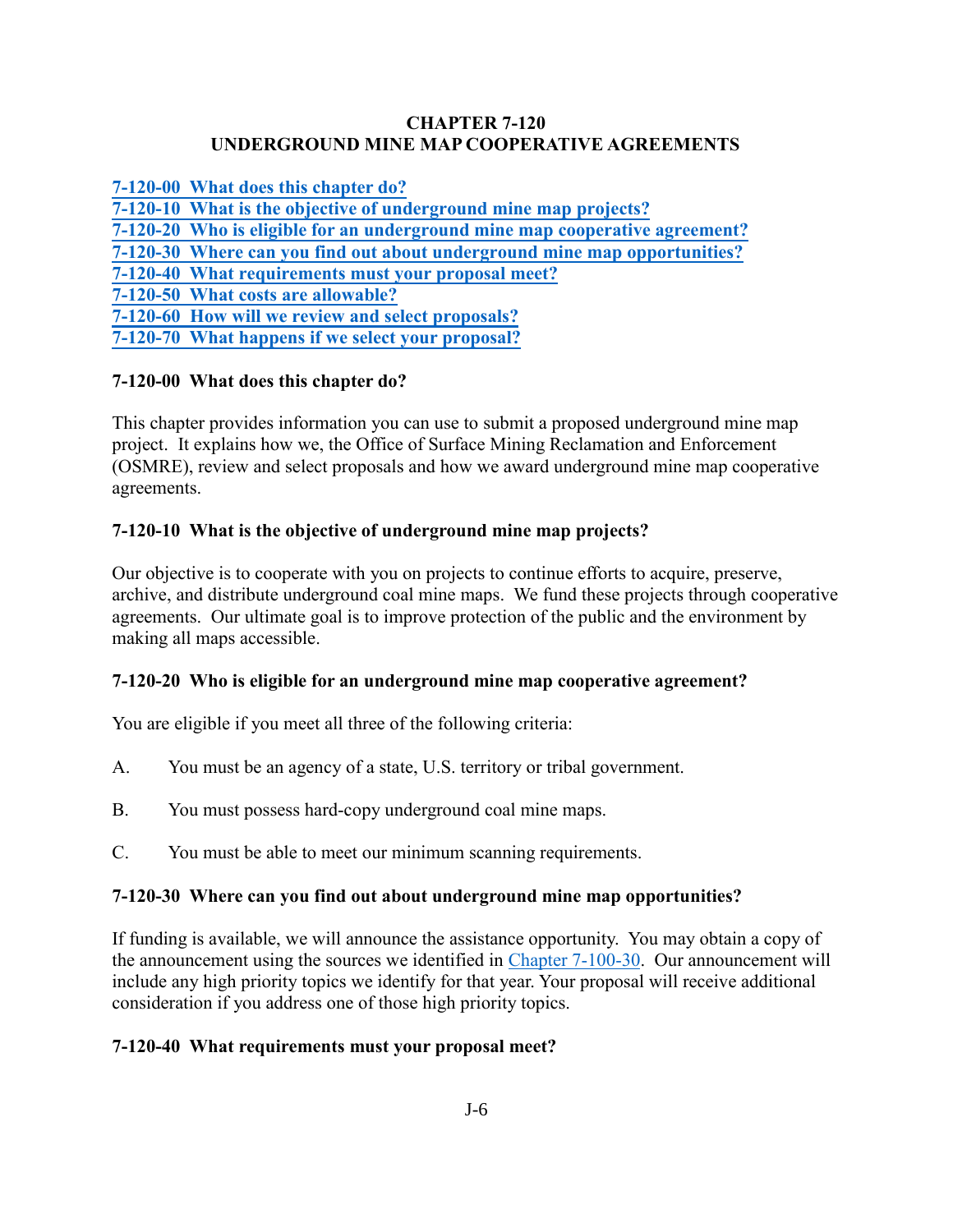Your proposal must meet the following requirements:

- A. Support activities in at least one of our three regions.
- B. Include a letter of endorsement by an authorized official representing your state agency.
- C. You may include costs for salaries, fringe benefits, travel, equipment, materials, and services.
- D. You cannot include fees or profit.
- E. You cannot include costs of Federal employee salary or compensation.
- F. Your proposal must meet the "Instructions for Preparing the Proposal" in the announcement.

### <span id="page-1-0"></span>**7-120-50 What costs are allowable?**

- A. In general, you may spend funds from the cooperative agreement for costs which are directly associated with your approved project, and are reasonable and necessary to conduct it.
- B. For more information about allowable costs, you should refer to the cost principles established by the Office of Management and Budget. See the Code of Federal Regulations, under [2 CFR Part 200.](http://www.ecfr.gov/cgi-bin/text-idx?SID=704683b1fd8e579c28d796d8b73e0e79&node=pt2.1.200&rgn=div5)

### <span id="page-1-1"></span>**7-120-60 How will we review and select proposals?**

- A. After we receive all the proposals, a team of Underground Mine Map Steering Committee members will review and rank them. Ranking criteria include viability, innovation, proposal quality, ability to address special interest topics (if identified), and level of external financial support.
- B. Our technical representatives and grants staff will review the proposals with the highest scores to identify other technical and financial assistance issues that might affect the award.
- C. The OSMRE Executive Council will approve the final projects.

# <span id="page-1-2"></span>**7-120-70 What happens if we select your proposal?**

- A. If we select your proposal, we will contact you about the following information:
	- 1. Additional documents that we require.